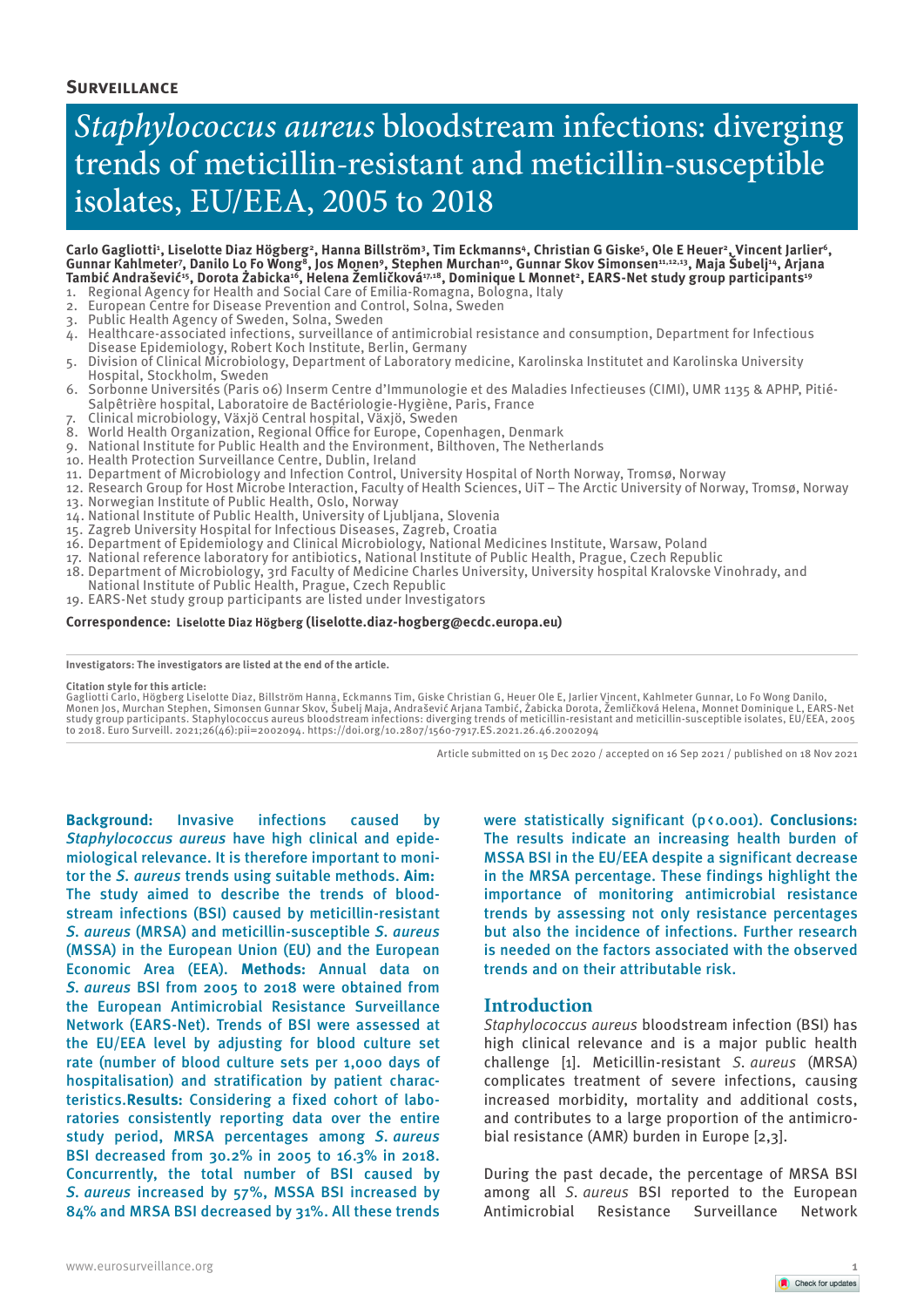(EARS-Net) decreased in most European Union (EU) and European Economic Area (EEA) countries [4]. However, a recent European Centre for Disease Prevention and Control (ECDC) study on the health burden of AMR in Europe showed that the incidence of MRSA BSI had increased between 2007 to 2015, while confirming that the MRSA percentage had decreased significantly during the same period [2].

Previous studies have suggested that MRSA causes additional infections rather than replaces infections caused by meticillin-susceptible *S. aureus* (MSSA) [5-7], and that MRSA and MSSA trends can differ depending on the site of infection and population characteristics [8-11]. Nevertheless, these patterns are usually not routinely analysed by international surveillance systems, including EARS-Net, which generally focus on the percentage of *S. aureus* that are MRSA. It is, however, possible that changes in the incidence of MRSA and of MSSA infections exist and go unnoticed when only the MRSA percentage out of the total of *S. aureus* infections is assessed [6].

To better understand the relationship between MRSA BSI and MSSA BSI in the EU/EEA, we analysed the trends in the numbers and proportions of MRSA and MSSA BSI cases available from EARS-Net, by patient characteristics and in the context of potential changes in the frequency of using blood cultures for diagnostic purposes, between 2005 and 2018.

# **Methods**

## **Data source and inclusion criteria**

The EARS-Net is a surveillance network that collects routine clinical antimicrobial susceptibility testing (AST) results and some patient data from EU and EEA countries. The AST results are ascertained according to agreed protocols [12,13], and the general quality and comparability of the data are evaluated through an annual external quality assessment exercise offered to the participating laboratories [14]. The network has been coordinated by ECDC since 2010.

Data on *S. aureus* BSI reported to EARSS/EARS-Net for the period 2005 to 2018 were extracted from The European Surveillance System (TESSy) database at ECDC.

Resistance to meticillin in *S. aureus* isolates was determined by the reporting laboratories by phenotypic susceptibility tests, molecular methods or the latex agglutination test, as specified in the EARS-Net reporting protocol [12], and BSI episodes were classified as either MRSA BSI or MSSA BSI. Data were de-duplicated taking only the first *S. aureus* BSI per patient and year into account.

Data were stratified by patient age group  $(1$  year, 1–24 years, 25–49 years, 50–64 years, 65–79 years and ≥ 80 years), sex (male or female) and hospital unit (intensive care unit (ICU) or other inpatient hospital unit). The stratum ICU included patients in adult ICU, paediatric ICU and neonatal ICU. A separate analysis was performed for outpatients, defined as patients not admitted to a hospital at the time of sampling of blood cultures.

We used two datasets for the analyses: dataset A included all BSI reported during the study period, while dataset B only included BSI from laboratories that reported data consistently for all years during the period 2005 to 2018. The purpose of dataset B was to have a fixed cohort of laboratories for studying the trends in the percentages of MRSA and the number of MRSA and MSSA BSI. Surveillance data before 2005 were excluded because of low numbers of laboratories and reported BSI.

For each country and year, a blood culture set rate, defined as the number of blood culture sets per 1,000 days of hospitalisation, was extracted from TESSy. We included these data in the analysis as blood culture sampling practices may have changed during the study period as a result of increased awareness of the health impact of sepsis [15]. The blood culture set rate was therefore considered as a potential confounder in the evaluation of the BSI trends.

# **Analysis**

Annual EU/EEA crude and population-weighted MRSA percentages were calculated for both dataset A and B in order to ascertain representativeness of dataset B. The EU/EEA population-weighted mean MRSA percentage was determined using as weights the population proportions of each country over the total population of the included countries. Annual population data were retrieved from the Eurostat online database [16].

For both datasets A and B, we calculated the ratio between the numbers of MSSA BSI and MRSA BSI in each year. Based on dataset B, we carried out further analyses, stratified by age category, sex and hospital unit and for outpatients, on the percentage of MRSA BSI out of reported *S. aureus* BSI, the number of MRSA and MSSA BSI and their annual variation using 2005 data as a baseline. For the stratified analyses, cases with missing information for the strata of interest were excluded.

Annual EU/EEA weighted means of blood culture set rates were calculated for dataset B. The country proportions of *S. aureus* BSI cases over the total cases of dataset B were used as weights. For dealing with missing data, country rates from the previous or following year were used, if available. When these were not available, the blood culture set rate was considered missing and the concerned countries were not considered in the calculation of the EU/EEA weighted mean. To check for the impact of these exclusions, we conducted a sensitivity analysis by selecting the countries for which the rates were estimated for all the years. The effect of the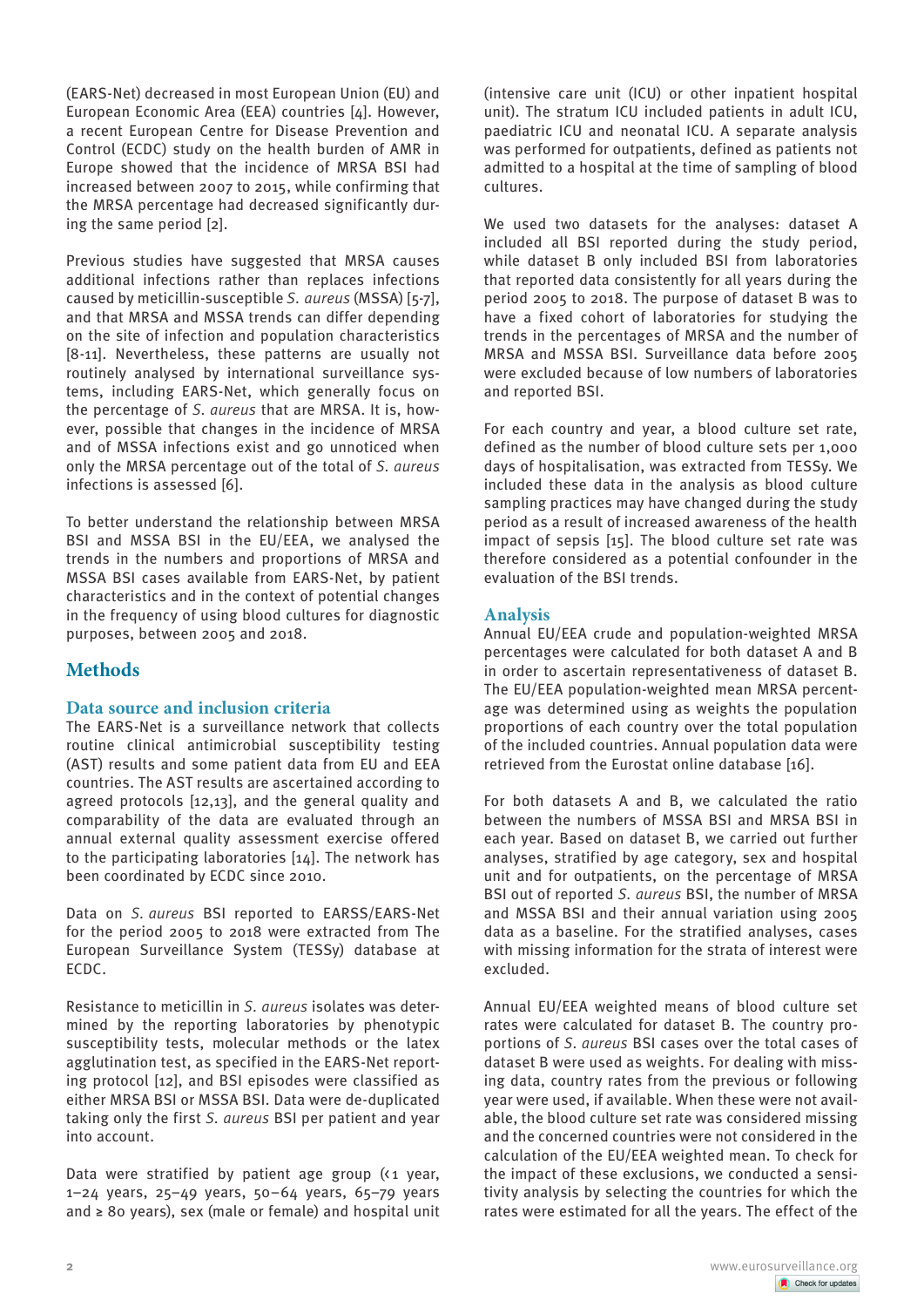annual blood culture set rate as a potential confounder of the temporal trends of the number of *S. aureus*, MSSA and MRSA BSI was analysed.

The statistical significance of MRSA percentage trends over time was tested by a chi-squared test for a linear trend. A Poisson regression model was used for testing the statistical significance of trends of the numbers of MRSA and MSSA BSI. A significance level of 0.05 was considered in the study. Stata Statistical Software (StataCorp. 2015. Stata Statistical Software: Release 14. College Station, TX: StataCorp LP) was used for the analysis.

# **Ethical statement**

This study only included anonymised surveillance data; therefore, ethical approval was not required.

## **Results**

Between 2005 and 2018, a total of 573,951 *S. aureus* BSI cases (96,918 MRSA and 477,033 MSSA) were reported to EARS-Net from 1,295 laboratories in 30 countries (dataset A) (Supplementary Table S1). The number of BSI cases reported per year increased from 27,125 in 2005 to 72,085 in 2018 (Table). When restricted to only laboratories that continuously reported data during 2005 to 2018, 258,488 BSI cases (41,033 MRSA and 217,415 MSSA) were reported from 285 laboratories in 25 countries (dataset B, with

### **Table**

Bloodstream infections caused by meticillin-resistant (n = 96,918) and meticillin-susceptible *Staphylococcus aureus* (n = 477,033), number of reporting laboratories and countries, EU/EEA, 2005–2018

| Year                                                     | Countries | Laboratories | Staphylococcus aureus BSI |        |             |                           |             |
|----------------------------------------------------------|-----------|--------------|---------------------------|--------|-------------|---------------------------|-------------|
|                                                          |           |              | Total                     |        | <b>MRSA</b> |                           | <b>MSSA</b> |
|                                                          | n         | n            | n                         | n      | Crude %     | Population-<br>weighted % | n           |
| All laboratories (dataset A)                             |           |              |                           |        |             |                           |             |
| 2005                                                     | 29        | 664          | 27,125                    | 6,615  | 24.4        | 28.6                      | 20,510      |
| 2006                                                     | 29        | 650          | 28,287                    | 6,551  | 23.2        | 27.3                      | 21,736      |
| 2007                                                     | 29        | 643          | 30,027                    | 6,605  | 22.0        | 23.6                      | 23,422      |
| 2008                                                     | 29        | 637          | 29,339                    | 5,981  | 20.4        | 23.5                      | 23,358      |
| 2009                                                     | 28        | 643          | 30,729                    | 5,969  | 19.4        | 23.5                      | 24,760      |
| 2010                                                     | 29        | 673          | 32,961                    | 6,149  | 18.7        | 22.6                      | 26,812      |
| 2011                                                     | 30        | 685          | 35,712                    | 5,863  | 16.4        | 21.8                      | 29,849      |
| 2012                                                     | 30        | 714          | 36,988                    | 6,019  | 16.3        | 21.5                      | 30,969      |
| 2013                                                     | 30        | 725          | 40,968                    | 6,673  | 16.3        | 20.5                      | 34,295      |
| 2014                                                     | 30        | 714          | 40,906                    | 6,545  | 16.0        | 19.6                      | 34,361      |
| 2015                                                     | 30        | 738          | 45,509                    | 7,313  | 16.1        | 19.0                      | 38,196      |
| 2016                                                     | 30        | 805          | 57,387                    | 8,005  | 13.9        | 17.7                      | 49,382      |
| 2017                                                     | 30        | 853          | 65,928                    | 8,500  | 12.9        | 16.8                      | 57,428      |
| 2018                                                     | 30        | 884          | 72,085                    | 10,130 | 14.1        | 16.4                      | 61,955      |
| Laboratories that consistently reported data (dataset B) |           |              |                           |        |             |                           |             |
| 2005                                                     | 25        | 285          | 15,192                    | 3,570  | 23.5        | 30.2                      | 11,622      |
| 2006                                                     | 25        | 285          | 15,954                    | 3,617  | 22.7        | 28.8                      | 12,337      |
| 2007                                                     | 25        | 285          | 16,761                    | 3,787  | 22.6        | 25.6                      | 12,974      |
| 2008                                                     | 25        | 285          | 16,307                    | 3,253  | 19.9        | 24.1                      | 13,054      |
| 2009                                                     | 25        | 285          | 16,232                    | 3,069  | 18.9        | 25.1                      | 13,163      |
| 2010                                                     | 25        | 285          | 15,987                    | 2,868  | 17.9        | 23.0                      | 13,119      |
| 2011                                                     | 25        | 285          | 17,229                    | 2,673  | 15.5        | 20.7                      | 14,556      |
| 2012                                                     | 25        | 285          | 17,622                    | 2,740  | 15.5        | 22.8                      | 14,882      |
| 2013                                                     | 25        | 285          | 19,507                    | 2,587  | 13.3        | 20.0                      | 16,920      |
| 2014                                                     | 25        | 285          | 18,833                    | 2,573  | 13.7        | 20.3                      | 16,260      |
| 2015                                                     | 25        | 285          | 20,432                    | 2,692  | 13.2        | 18.9                      | 17,740      |
| 2016                                                     | 25        | 285          | 21,711                    | 2,547  | 11.7        | 17.6                      | 19,164      |
| 2017                                                     | 25        | 285          | 22,802                    | 2,577  | 11.3        | 17.0                      | 20,225      |
| 2018                                                     | 25        | 285          | 23,879                    | 2,480  | 10.4        | 16.3                      | 21,399      |

BSI: bloodstream infections; EEA: European Economic Area; EU: European Union; MRSA: meticillin-resistant *Staphylococcus aureus*; MSSA: meticillin-susceptible *S. aureus*.

Results from all laboratories, 30 EU/EEA countries (dataset A) and from laboratories in 25 EU/EEA countries, which consistently reported data during the study period (dataset B).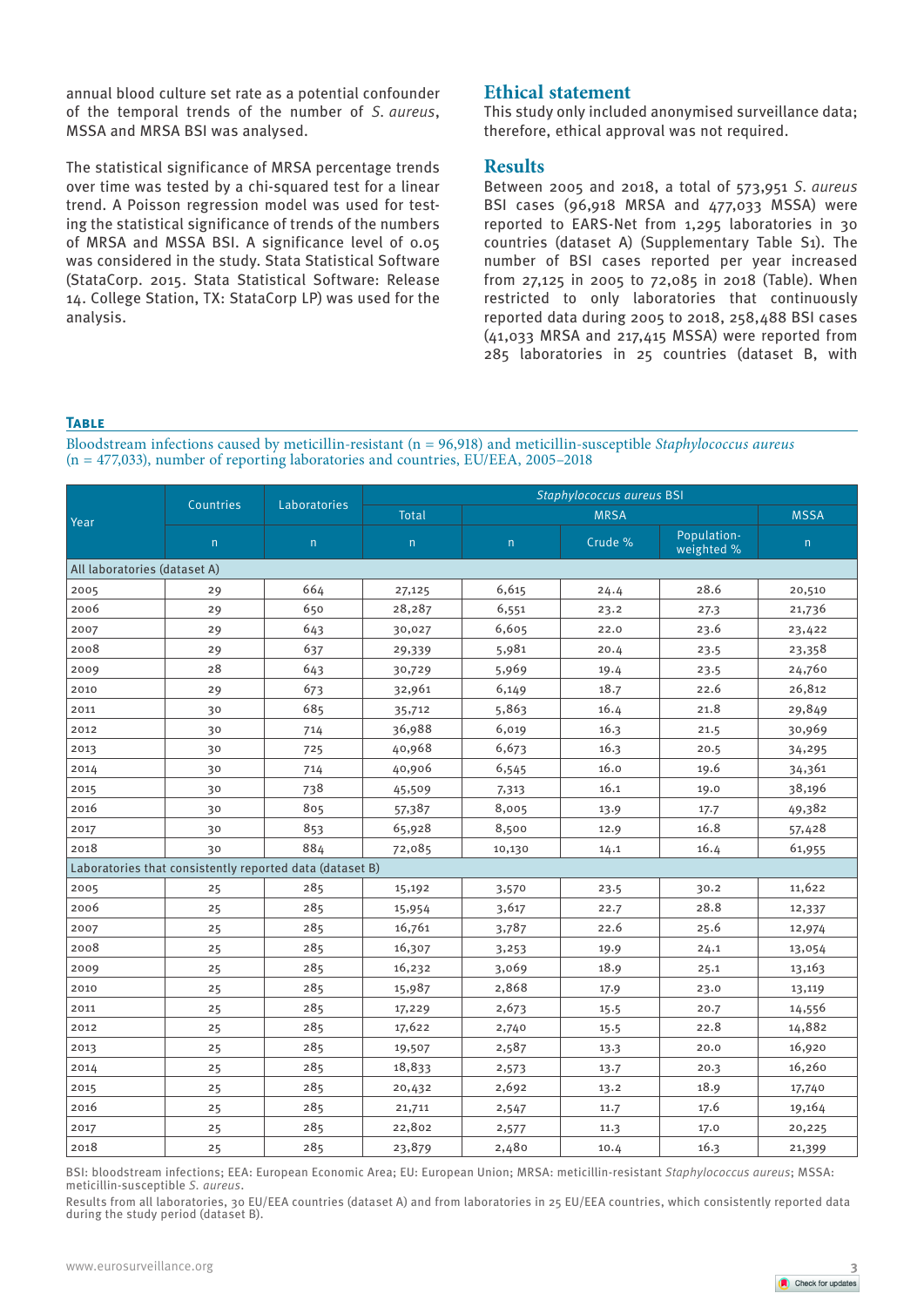#### **Figure 1**

Bloodstream infections caused by meticillin-resistant and meticillin-susceptible *Staphylococcus aureus*, EU/EEA, 2005–2018 (n = 258,448)



BSI: bloodstream infections; EEA: European Economic Area; EU: European Union; MRSA: meticillin-resistant *Staphylococcus aureus*; MSSA: meticillin-susceptible *S. aureus*.

Results from 285 laboratories in 25 EU/EEA countries, which consistently reported data during 2005 to 2018 (dataset B).

data from all countries that reported data to EARS-Net except Croatia, Germany, Lithuania, Poland and Slovakia) (Supplementary Tables S1 and S2). The number of *S. aureus* BSI cases increased from 15,192 in 2005 to 23,879 in 2018 (Table).

The weighted average rate of blood culture sets for the countries included in dataset B increased notably from 35.8 per 1,000 hospital patient days in 2005 to 81.7 in 2018 (Supplementary Table S3). The sensitivity analysis conducted by selecting only the countries for which the blood culture set rates were estimated for all the years 2005 to 2018  $(13/25$  countries) showed a temporal trend of blood culture set rates from 33.1 per 1,000 hospital patient days in 2005 to 71.8 in 2018, comparable to that observed for the entire dataset B (Supplementary Table S3).

## **Overall trends**

Statistically significant decreasing trends in the MRSA percentage were observed for both the crude and the population-weighted EU/EEA means, and in both dataset A and B (Table). The crude MRSA percentage decreased significantly from 24.4% in 2005 to 14.1% in 2018 (p(0.001) based on results of all laboratories

#### **Figure 2**



Bloodstream infections caused by meticillin-resistant *Staphylococcus aureus* and meticillin-susceptible *S. aureus*, by age

BSI: bloodstream infections; EEA: European Economic Area; EU: European Union; MRSA: meticillin-resistant *Staphylococcus aureus*; MSSA: meticillin-susceptible *S. aureus*.

Results from 285 laboratories in 25 EU/EEA countries, that consistently reported data during 2005 to 2018 (dataset B).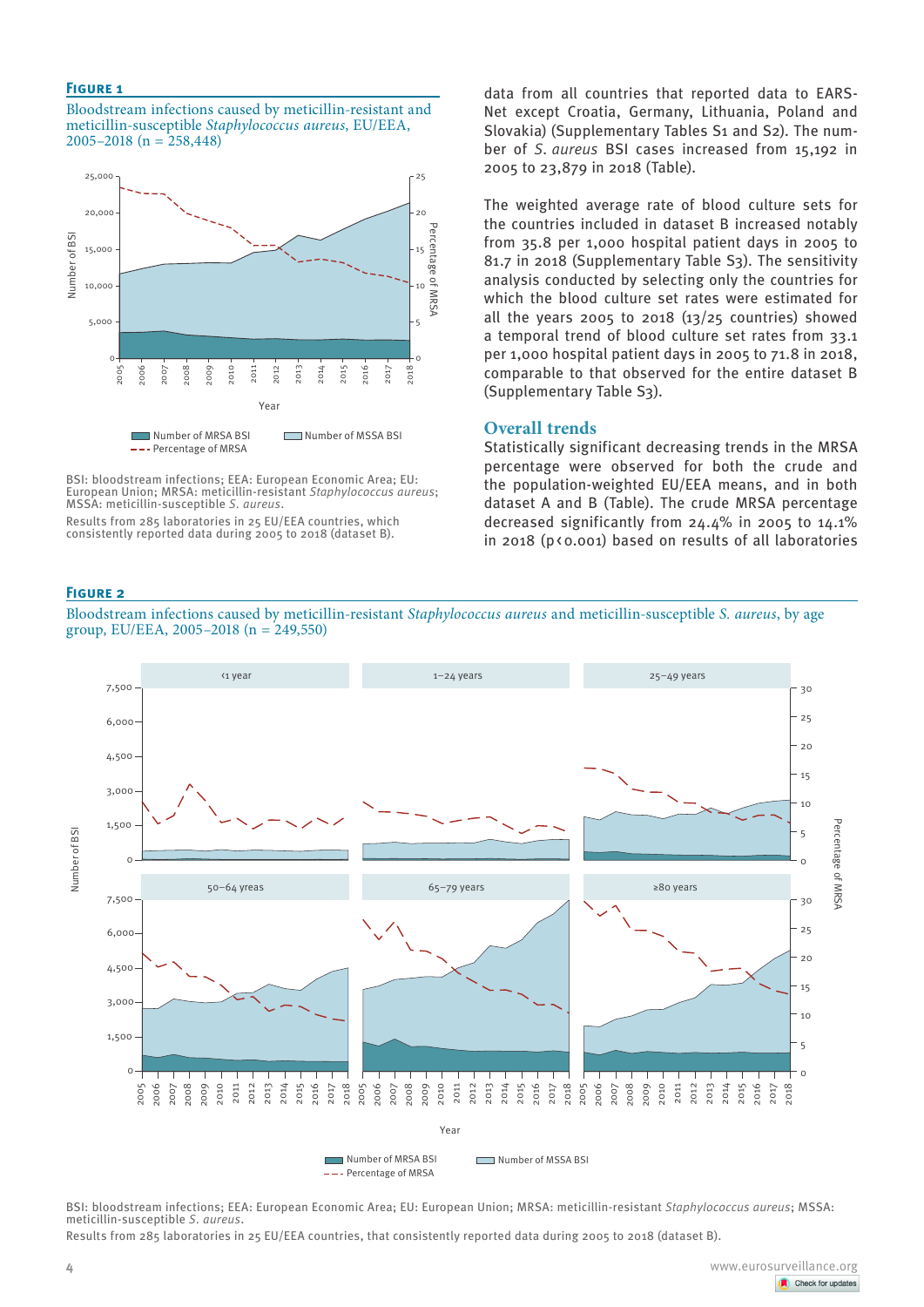(dataset A) and from 23.5% in 2005 to 10.4% in 2018 (p<0.001) for consistently reporting laboratories (dataset B). The EU/EEA population-weighted MRSA percentage significantly decreased from 28.6% in 2005 to  $16.4\%$  in 2018 (p<0.001) for all laboratories (dataset A) and from 30.2% in 2005 to 16.3% in 2018 ( $p \times 0.001$ ) based on consistently reporting laboratories (dataset B). The MSSA-to-MRSA ratio increased from 3.1 to 6.1 for dataset A and from 3.3 to 8.6 for dataset B.

For dataset B, the total number of *S. aureus* BSI increased by 57% from 2005 to 2018, with a significant trend ( $p \triangleleft 0.001$ ). This general increase was the result of an 84% increase in the number of MSSA BSI cases and a 31% decrease in the number of MRSA BSI cases (Table; Figure 1). Based on the Poisson model, the mean annual crude changes in the number of cases were+3.5% for *S. aureus* BSI,+4.8% for MSSA BSI and −3.3% MRSA BSI. After adjusting for the blood culture set rate, these changes were+1.0%,+2.9% and −5.6%, respectively. All these trends were statistically significant  $(p \triangleleft 0.001)$ .

# **Trends by patient characteristics**

Trend analyses by patient characteristics were restricted to dataset B in order to study a stable cohort of laboratories and a defined population under surveillance.

Between 2005 and 2018, the MRSA percentage decreased significantly in all age groups (p=0.003 for infants, age $\langle 1 \rangle$  year; p $\langle 0.001 \rangle$  for all other age groups) (Figure 2). During the same period, the number of MRSA BSI decreased significantly in all age groups except for patients 80 years and older, while the number of MSSA increased significantly in all age groups except for infants. Comparing 2005 with 2018, the number of MRSA BSI in the six age groups (<1 year, 1–24 years, 25–49 years, 50–64 years, 65–79 years and≥80 years) decreased by 18%, 44%, 50%, 39%, 34% and 3%, respectively. Conversely, the number of MSSA BSI increased by 9%, 26%, 38%, 64%, 109% and 164%, respectively.

The sex-specific MRSA percentages decreased from 22.1% in 2005 to 9.3% in 2018 in women, and from

#### **Figure 3**

Bloodstream infections caused by meticillin-resistant and meticillin-susceptible *Staphylococcus aureus*, by sex, EU/EEA, 2005–2018 ( $n = 251,068$ )



BSI: bloodstream infections; EEA: European Economic Area; EU: European Union; MRSA: meticillin-resistant *Staphylococcus aureus*; MSSA: meticillin-susceptible *S. aureus*.

Results from 285 laboratories in 25 EU/EEA countries, which consistently reported data during 2005 to 2018 (dataset B).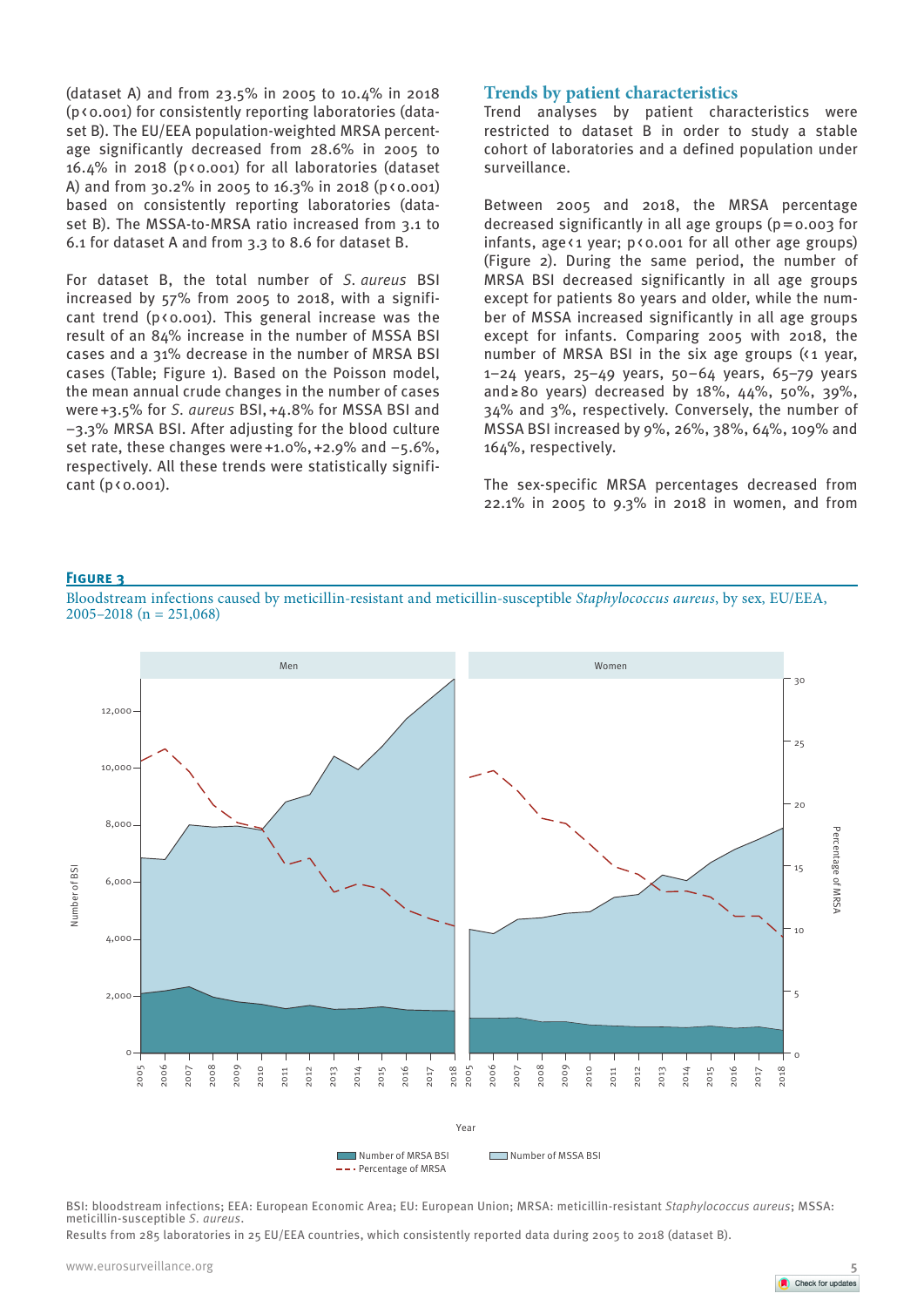23.4% in 2005 to 10.2% in 2018 in men (Figure 3). During the same period, the number of MRSA BSI decreased while the number of MSSA increased both in women and in men; all trends were statistically significant ( $p \times 0.001$ ). Comparing 2005 with 2018, the number of MRSA BSI decreased by 34% and 29% in women and men, respectively. Conversely, the number of MSSA BSI increased by 82% and 92% in women and men, respectively.

The percentage of MRSA in ICU showed a linear decrease ( $p \times 0.001$ ) from 28.8% in 2005 to 12.3% in 2018 as the combined result of a decrease in the number of MRSA BSI (−55%) and an increase in the number of MSSA BSI (+31%) (Figure 4). The percentage of MRSA also decreased in BSI from other hospital units (from 21.8% in 2005 to 13.0% in 2018), but with a less pronounced decrease in the number of MRSA BSI (−26%) than for ICU and a similar increase in the number of MSSA BSI (+39%). The trends in the number of MRSA and MSSA BSI were statistically significant both in ICU and in other hospital units  $(p \triangleleft 0.001)$ .

When restricting data to outpatients (19,684 BSI), we observed a significant linear decrease in the percentage of MRSA (from 18.5% in 2005 to 10.6% in 2018; p<0.001). There was a significant increase in both the number of MSSA BSI (+199% from 2005 to 2018; p<0.001) and the number of MRSA BSI cases (+57% from 2005 to 2018; p<0.001) (Supplementary Figure S1).

The missing data for the variables 'hospital unit', age and sex were 25.9%, 3.4% and 2.9%, respectively (Supplementary Table S4). The BSI with missing information on the hospital unit showed MRSA percentages significantly lower than average, while those with missing data for age or sex showed MRSA percentages above average.

## **Discussion**

Data from EARS-Net showed a statistically significant increase in the number of *S. aureus* BSI in the EU/EEA between 2005 and 2018. This trend is supported by

#### **Figure 4**

Bloodstream infections caused by meticillin-resistant and meticillin-susceptible *Staphylococcus aureus*, by type of hospital unit, EU/EEA, 2005–2018 (n =  $191,509$ )



BSI: bloodstream infections; EEA: European Economic Area; EU: European Union; MRSA: meticillin-resistant *Staphylococcus aureus*; MSSA: meticillin-susceptible *S. aureus*.

Results from 285 laboratories in 25 EU/EEA countries, which consistently reported data during 2005 to 2018 (dataset B).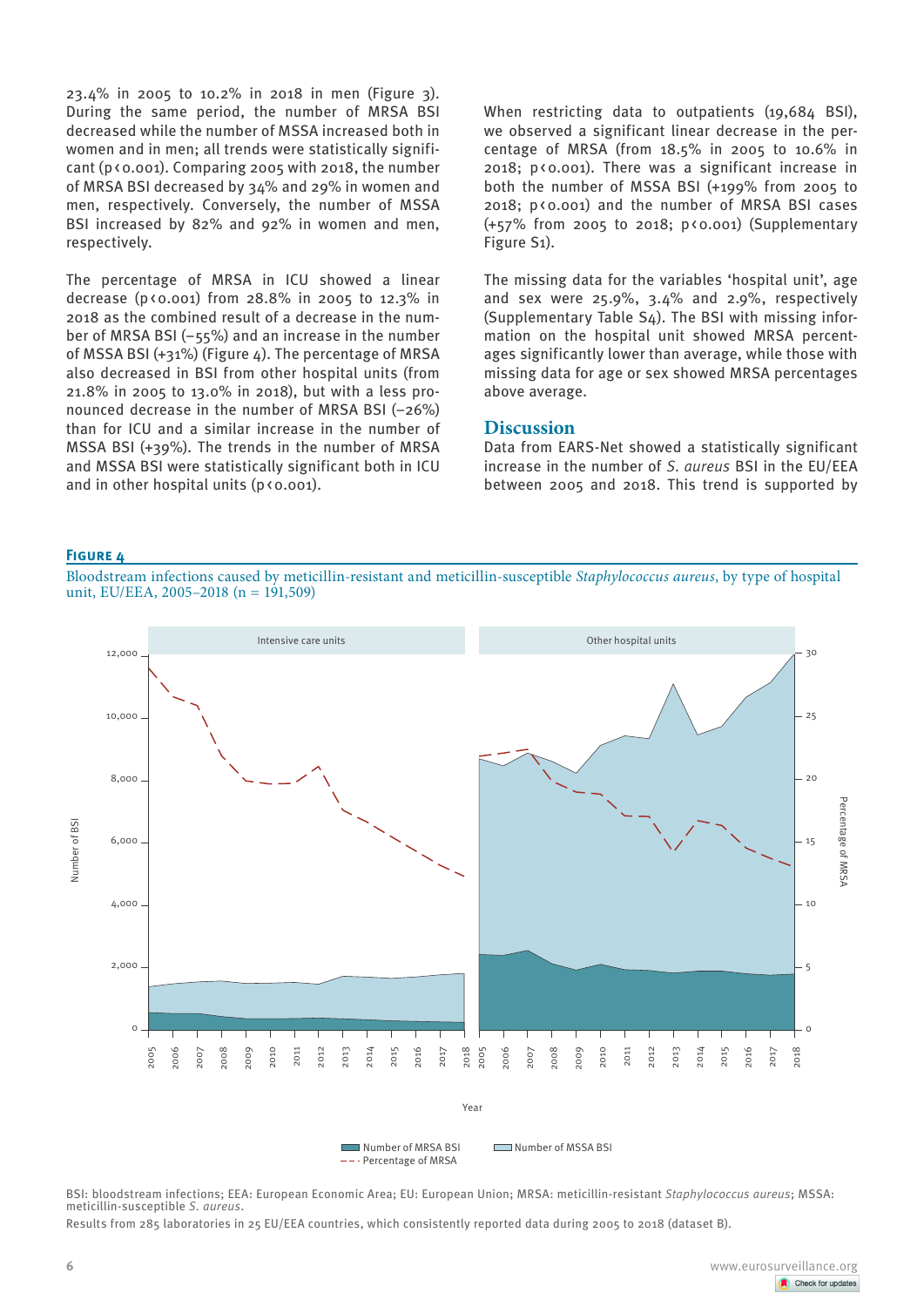other published studies [17-20], which indicates that the health burden of BSI caused by *S. aureus* is growing in Europe.

Our analysis showed that the increase in *S. aureus* BSI was mainly the result of an increase in the number of MSSA BSI, while the number and the percentages of MRSA BSI decreased overall for the EU/EEA during the same period. As a result, the MSSA-to-MRSA ratio increased both when considering all *S. aureus* BSI reported to EARSS/EARS-Net during the study period (dataset A) or when restricting the analysis to only those laboratories which consistently reported data during the same period (dataset B). These trends were confirmed after adjusting for the increasing number of blood culture sets sampled during the study period.

Our results support the presence of the so-called Boyce effect, based on the assumption that MRSA and MSSA do not compete for the same ecological niche and that MRSA does not necessarily replace MSSA or vice versa [5-7]. Such a phenomenon can lead to apparently paradoxical trends characterised by a decrease in the percentage of MRSA and a general increase in the number of *S. aureus*, mostly MSSA, infections.

The ratio between MRSA and MSSA varied depending on patient characteristics. Stratification by age group showed that in younger patients, the decrease in the percentage of MRSA was smaller and mainly caused by the decrease in the number of MRSA BSI. Conversely, in the older age groups, the percentage of MRSA showed more pronounced decreasing trends, derived from the increase in the number of MSSA BSI. We also noted decreasing trends in MRSA percentages associated with a decrease in MRSA BSI combined with an increase in MSSA BSI when we stratified the analysis by sex and by hospital unit; these effects were more pronounced in BSI in men and in ICU patients. In outpatients on the other hand, the decrease in the percentage of MRSA was due to a larger increase in MSSA compared with MRSA.

The reasons for the increasing number of MSSA BSI in our data are likely to be multiple. An ageing population may affect the temporal trend of *S. aureus* infections, related to the increased risk of infection in the elderly [17]. As a consequence, a larger number of BSI could be expected, owing to the absolute growth of the elderly population in the EU/EEA during the study period. However, ageing cannot alone explain the observed increase in the number of MSSA BSI since the percentage shift of the general population from under 65 to over 65 years was estimated at only around 3% during the period from 2005 to 2018 [16]. Another explanation could be an increase in the use of blood culture sets as a result of diagnostic stewardship efforts during our study period, which may have improved the ascertainment of BSI cases [15]. Still, the increase in the number of MSSA BSI was statistically significant even after adjusting for the higher blood culture set rates. It is, however, possible that following a wider use of blood culture sets, the proportion of MRSA BSI ascertained by culture could have increased over time, leading to an underestimation of the real reduction in MRSA BSI during the study period.

Differences in MRSA and MSSA trends have been partly explained elsewhere by differences in their respective characteristics and modes of transmission, with MRSA being mainly a hospital pathogen showing lower genotypic diversity than MSSA [21-23]. A successful MSSA clone was described as having specific dynamics of colonisation, persistence and transmission, thus allowing its international spread although it is not multidrug-resistant [24]. Another noteworthy element is the possible increasing role of MSSA as a healthcareassociated pathogen, especially for community-onset but healthcare-associated BSI acquired in places such as wound care clinics, nursing homes and dialysis centres [22,25]. Information on whether a BSI was healthcare-associated is not available from EARS-Net, as it performs laboratory-based surveillance that does not collect clinical or epidemiological data on infection. Finally, interventions based on screening and isolation of positive patients have focused on MRSA, while to control MSSA, it is necessary to act effectively on nonspecific measures such as hand hygiene [26].

Our study has several limitations. The ascertainment of BSI cases depends on the propensity to perform blood cultures [27]. Because of the response to empiric therapy with first-line antimicrobials, MSSA BSI are less likely to be ascertained when there is a low propensity to perform blood cultures which are reserved for cases such as treatment failure [6]. Therefore, an increasing blood culture rate could lead to a more pronounced increase in the ascertainment of BSI caused by MSSA than those caused by MRSA [6,17,27]. The increasing propensity to perform blood cultures in the period from 2005 to 2018, as observed in the EARS-Net dataset, makes it more difficult to interpret trends. However, given that the increase in the number of MSSA BSI over time was confirmed even after adjusting for the blood culture set rate, this confounding factor would only partially explain the observed trend for MSSA BSI, which we therefore considered real. This result is further supported by the data from outpatients, a context in which the implementation of stewardship activities promoting sampling of blood cultures is less likely and where the increase in MSSA BSI was greater than the average increase for the whole study sample.

Another potential issue that could have affected the results is the general tendency to centralise laboratories in large units, leading to a possible increase over time in the coverage of the laboratories considered in dataset B. However, in such a situation we would expect an increasing trend for both MRSA and MSSA BSI, since the variation in the number of reported MRSA and MSSA BSI should be proportional to the catchment population. Therefore, based on our results,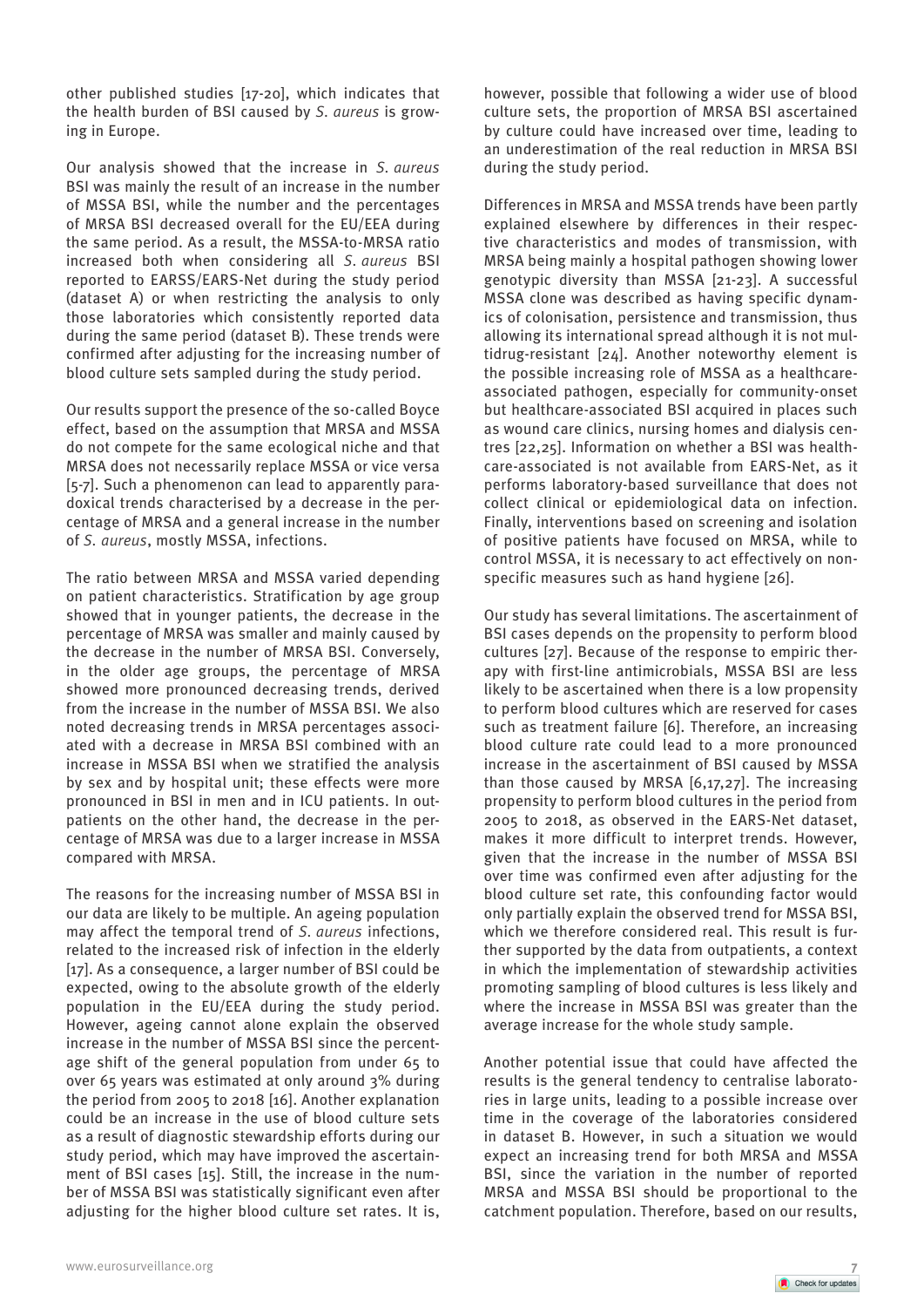it is unlikely that the coverage of laboratories that consistently reported data to EARS-Net increased substantially during the study period.

Finally, this analysis was based on routine laboratory data collected over a long time period. Records were sometimes incomplete, reducing the number of BSI that could be included in the analyses. For example, the percentage of missing data for the variable 'hospital unit' was 26%. Results by hospital unit were more representative of the countries with MRSA percentages above the average, since these countries had fewer missing data for the 'hospital unit' variable. The small percentage (3%) of missing data for sex and age is not likely to have biased our results.

# **Conclusions**

MRSA represents a known and major public health problem, and much attention has been given to the surveillance and prevention of MRSA infections. In the EU/EEA, the number of MRSA BSI has decreased significantly overall, but was still increasing in several EU/EEA countries during the period 2005 to 2018. The decrease in the percentage of MRSA among *S. aureus* BSI was mainly due to the increasing number of MSSA BSI overall and in most of the 25 EU/EEA countries that consistently reported data during the period 2005 to 2018. This increasing trend in the number of MSSA BSI in the EU/EEA needs further attention since MSSA BSI have high case fatality rates and there are still issues regarding their optimal treatment The seemingly conflicting results highlight the need to improve surveillance of AMR by combining data on AMR percentages with data on the number and incidence of infections. For EARS-Net, it would therefore be important to supplement the routine outputs, that currently only provide AMR percentages, with additional information on the number of infections caused by antimicrobialresistant and -susceptible pathogens and possibly include an estimated incidence of infections. Further studies at local, national or supranational level, based on different data sources, are necessary to answer the questions raised by our results, in particular to identify all the factors associated with the described trends in MSSA and MRSA BSI.

## **EARS-Net study group participants**

Reinhild Strauss, Lucy Catteau, Yuliya Stoyanova Marteva-Proevska, Silvija Soprek, Panagiota Maikanti-Charalampous, Vladislav Jakubů, Andreas Petersen, Marina Ivanova, Laura Lindholm, Sylvie Maugat, Ines Noll, Michalis Polemis, Zsolt Végh, Karl Gústaf Kristinsson, Karen Burns, Monica Monaco, Ieva Rutkovska, Jolanta Miciulevicienė, Monique Perrin, Elizabeth A. Scicluna, Sjoukje H. S. Woudt, Frode Width Gran, Waleria Hryniewicz, Manuela Caniça, Gabriel Adrian Popescu, Milan Niks, Helena Ribič, Maria Belén Aracil García, Barbro Mäkitalo, Russell Hope

## **Acknowledgments**

The authors acknowledge the work performed by the staff of the participating clinical microbiology laboratories and of the national healthcare services that provided data to EARS-Net.

## **Conflict of interest**

None declared.

### **Authors' contributions**

Conceptualisation of the study: CG. Design of the study: CG, LDH. Acquisition and analysis of the data: all authors. Interpretation of results of the study: CG, LDH, HB, TE, CGG, OEH, VJ, GK, DLFW, JM, SM, GSS, MS, ATA, DZ, HZ, DLM. National interpretations were provided by the EARS-Net participants group. Writing of the first draft: CG, LDH. All authors critically reviewed and edited the final manuscript.

## **References**

- European Centre for Disease Prevention and Control (ECDC). Surveillance of antimicrobial resistance in Europe 2018. Stockholm: ECDC; 2019. Available from: https://www.ecdc.europa.eu/en/publications-data/ surveillance-antimicrobial-resistance-europe-2018
- 2. Cassini A, Högberg LD, Plachouras D, Quattrocchi A, Hoxha A, Simonsen GS, et al. Attributable deaths and disabilityadjusted life-years caused by infections with antibioticresistant bacteria in the EU and the European Economic Area in 2015: a population-level modelling analysis. Lancet Infect Dis. 2019;19(1):56-66. https://doi.org/10.1016/S1473- 3099(18)30605-4 PMID: 30409683
- 3. Cecchini M, Slawomirski L, Langer J. Antimicrobial resistance in G7 countries and beyond: economic issues, policies and options for action. Paris: Organisation for Economic Cooperation and Development; 2015. Available from: https:// www.oecd.org/els/health-systems/Antimicrobial-Resistancein-G7-Countries-and-Beyond.pdf
- 4. European Centre for Disease Prevention and Control (ECDC). Surveillance atlas of infectious diseases. Stockholm; ECDC. [Accessed: 27 Apr 2020]. Available from: https://atlas.ecdc. europa.eu/public/index.aspx
- 5. Boyce JM, White RL, Spruill EY. Impact of methicillin-resistant Staphylococcus aureus on the incidence of nosocomial staphylococcal infections. J Infect Dis. 1983;148(4):763. https://doi.org/10.1093/infdis/148.4.763 PMID: 6631065
- 6. Mostofsky E, Lipsitch M, Regev-Yochay G. Is methicillinresistant Staphylococcus aureus replacing methicillinsusceptible S. aureus? J Antimicrob Chemother. 2011;66(10):2199-214. https://doi.org/10.1093/jac/dkr278 PMID: 21737459
- 7. de Kraker ME, Jarlier V, Monen JC, Heuer OE, van de Sande N, Grundmann H. The changing epidemiology of bacteraemias in Europe: trends from the European Antimicrobial Resistance Surveillance System. Clin Microbiol Infect. 2013;19(9):860-8. https://doi.org/10.1111/1469-0691.12028 PMID: 23039210
- 8. Jarlier V, Trystram D, Brun-Buisson C, Fournier S, Carbonne A, Marty L, et al. Curbing methicillin-resistant Staphylococcus aureus in 38 French hospitals through a 15-year institutional control program. Arch Intern Med. 2010;170(6):552-9. https:// doi.org/10.1001/archinternmed.2010.32 PMID: 20308642
- 9. Klein EY, Mojica N, Jiang W, Cosgrove SE, Septimus E, Morgan DJ, et al. Trends in methicillin-resistant staphylococcus aureus hospitalizations in the United States, 2010-2014. Clin Infect Dis. 2017;65(11):1921-3. https://doi.org/10.1093/cid/cix640 PMID: 29020322
- 10. Kourtis AP, Hatfield K, Baggs J, Mu Y, See I, Epson E, et al. Vital signs: epidemiology and recent trends in methicillinresistant and in methicillin-susceptible Staphylococcus aureus bloodstream infections - United States. MMWR Morb Mortal Wkly Rep. 2019;68(9):214-9. https://doi.org/10.15585/mmwr. mm6809e1 PMID: 30845118
- 11. Newitt S, Myles PR, Birkin JA, Maskell V, Slack RC, Nguyen-Van-Tam JS, et al. Impact of infection control interventions on rates of Staphylococcus aureus bacteraemia in National Health Service acute hospitals, East Midlands, UK, using interrupted